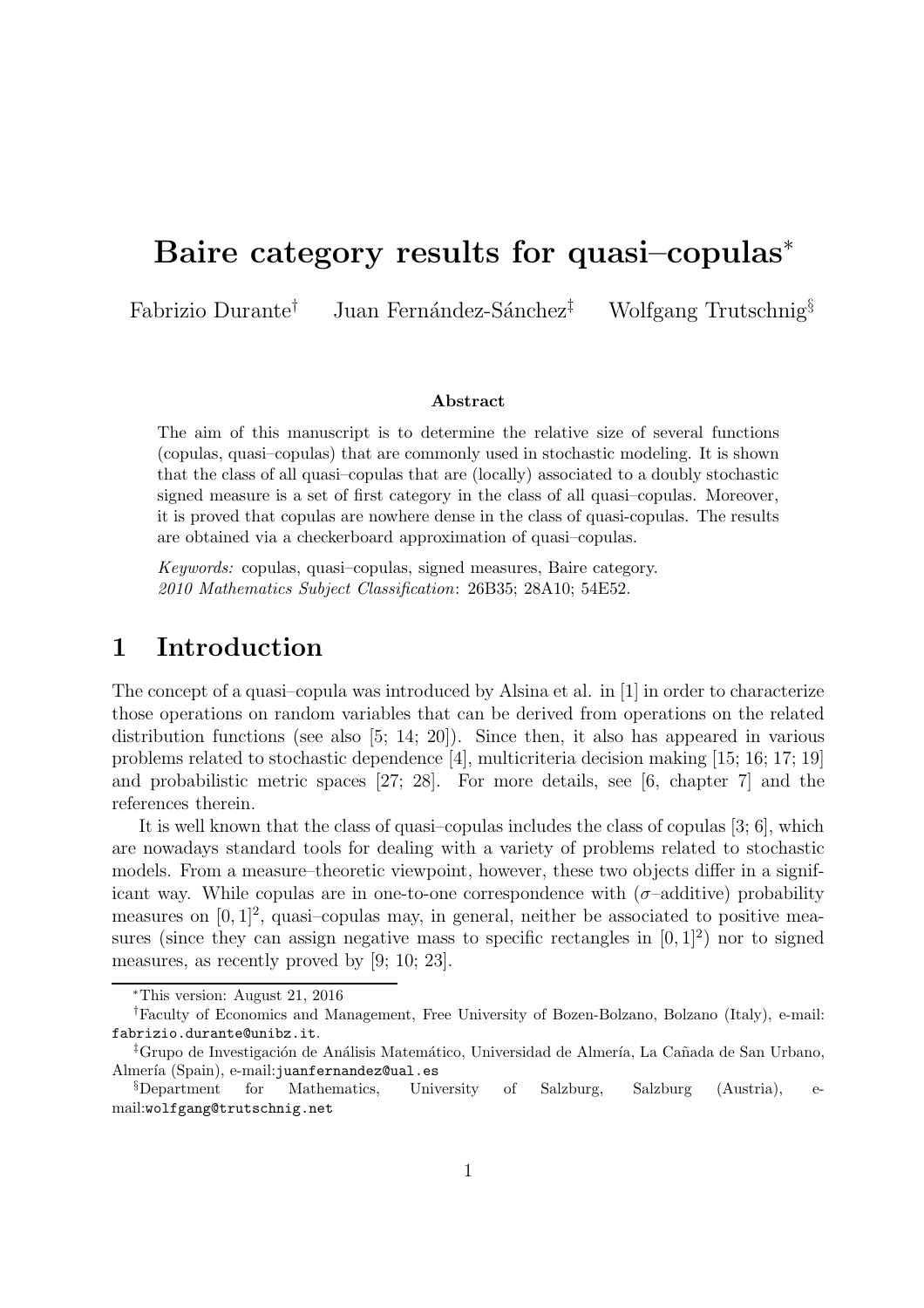The aim of this note is to clarify the relationships among several sub-classes of quasi– copulas that are characterized in terms of properties of their induced measures. In particular, we will describe the relative size of these classes in the language of Baire categories (see, e.g. [24]). In order to prove our main results, we will define a powerful methods to approximate quasi–copulas by means of special matrices.

We would like to stress that the use of Baire categories to characterize special classes of copulas (and related functions) originated from an open problem proposed by [2, Problem 10] (see also [8]), and has been recently applied to various contexts by [7].

# 2 Quasi-transformation matrices and checkerboard approximations

In the sequel  $\mathscr Q$  denotes the class of all two-dimensional quasi-copulas,  $\mathscr C$  the family of all two-dimensional copulas,  $\Pi$  denotes the independence copula and  $M$  the Fréchet–Hoeffding upper bound copula. All elements of  $\mathscr{Q} \setminus \mathscr{C}$  are called proper quasi-copulas. Letting  $d_{\infty}$ denote the uniform metric on  $\mathscr{Q}$ , Ascoli–Arzelá theorem implies compactness of  $(\mathscr{Q}, d_{\infty})$  as well as of  $(\mathscr{C}, d_{\infty})$ . For further properties of copulas and quasi-copulas we refer to [6; 21].

It is well-known that every copula  $A \in \mathscr{C}$  corresponds to a unique doubly stochastic measure  $\mu_A$  on the Borel  $\sigma$ -field  $\mathscr{B}([0,1]^2)$  but not all quasi-copulas correspond to a doubly stochastic signed measure on  $\mathscr{B}([0,1]^2)$ , i.e. there are quasi-copulas  $Q \in \mathscr{Q}$  for which there exists no (doubly stochastic) signed measure  $\mu$  (see [26; 18]) on  $\mathscr{B}([0,1]^2)$  fulfilling

$$
\mu([\underline{a}, \overline{a}] \times [\underline{b}, \overline{b}]) = Q(\overline{a}, \overline{b}) - Q(\overline{a}, \underline{b}) - Q(\underline{a}, \overline{b}) + Q(\underline{a}, \underline{b}) := V_Q([\underline{a}, \overline{a}] \times [\underline{b}, \overline{b}])
$$
(2.1)

for all rectangles  $[\underline{a}, \overline{a}] \times [\underline{b}, \overline{b}] \subseteq [0, 1]^2$ . As usual we will refer to  $V_Q(R)$  as Q-volume of the compact rectangle R. In the sequel  $\mathcal{Q}_S$  will denote the family of all quasi-copulas Q for which there exists a doubly stochastic signed measure  $\mu_Q$  fulfilling eq. (2.1) for all rectangles  $[\underline{a}, \overline{a}] \times [\underline{b}, \overline{b}] \subseteq [0, 1]^2$ . One possible construction of elements in  $\mathscr{L}_S^c$  is via socalled quasi-transformation matrices (which are natural generalizations of transformation matrices as studied in [13; 11]) and the induced Iterated Functions Systems. We will first recall the construction going back to [9], discuss basic properties and as well as some examples that will be used later on, and then concentrate on checkerboard approximations which are, in fact, strongly related.

A matrix  $\tau = (t_{ij})_{i,j=1}^m \in [-1,1]^{m \times m}$  with  $m \geq 2$  is called a quasi-transformation matrix if and only if the following three conditions hold:

- 1.  $\sum_{i,j=1}^{m} t_{ij} = 1$
- 2.  $\sum_{j=1}^{m} t_{ij} > 0$  for every  $i \in \{1, ..., m\}$  as well as  $\sum_{i=1}^{m} t_{ij} > 0$  for every  $j \in \{1, ..., m\}$
- 3.  $\sum_{i:i\leq i\leq \overline{i}}\sum_{j:j\leq j\leq \overline{j}}t_{ij} > 0$  whenever  $\underline{i} \in \{1,m\}$ , or  $\overline{i} \in \{1,m\}$ , or  $\underline{j} \in \{1,m\}$  or  $\overline{i} \in \{1, m\}.$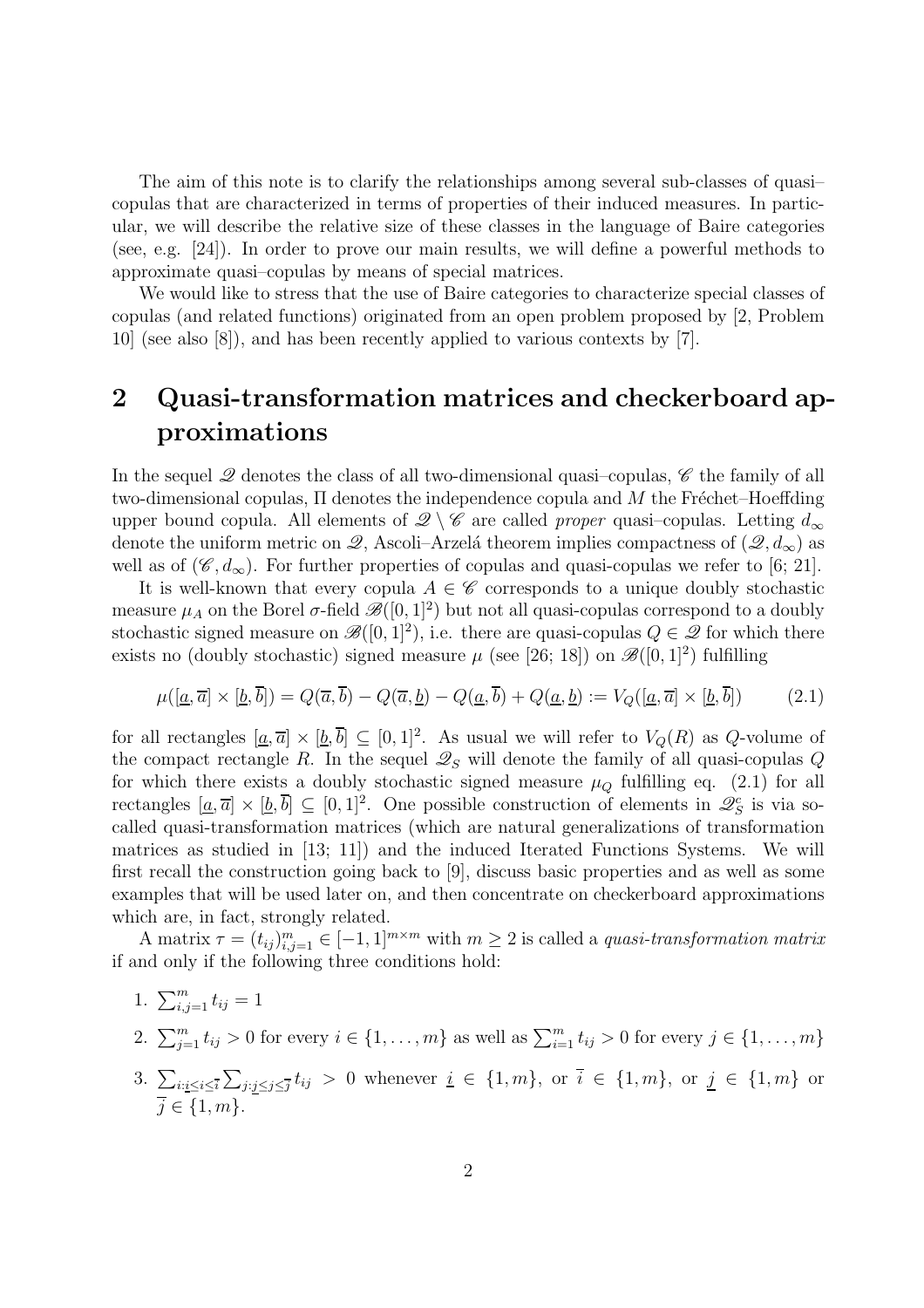Notice that these three conditions (using arguments similar to the proof of Theorem 7.4.3 in [6]) are easily seen to imply  $\tau \in \left[-\frac{1}{3}\right]$  $\frac{1}{3}$ , 1]<sup>*m*×*m*</sup>. In the sequel  $\mathscr{T}$  will denote the family of all quasi-transformation matrices.  $\tau \in \mathcal{T}$  will be called *proper* if at least one entry is strictly negative.

Given a quasi-transformation matrix  $\tau \in [-1, 1]^{m \times m}$ , let  $p_i$  (respectively,  $q_i$ ) denote the sum of the entries in the first i columns (respectively, first j rows) of  $\tau$ , for every *i* (respectively, *j*) in  $\{1, \ldots, m\}$  and set  $p_0 = q_0 = 0$ . Having this and defining  $R_{ij} := [p_{i-1}, p_i] \times [q_{j-1}, q_j]$  for all  $i, j \in \{1, ..., m\}$  yields a family of  $m^2$  non-empty compact rectangles with pairwise disjoint interior whose union is  $[0, 1]^2$ . Every transformation matrix  $\tau \in [0,1]^{m \times m}$  induces an operator  $\mathscr{W}_{\tau}$  on the family  $\mathscr{Q}$  of all two-dimensional quasicopulas. In fact, considering  $(x, y) \in R_{i_0, j_0}$  and setting (empty sums are zero by definition)

$$
\mathscr{W}_{\tau}(B)(x,y) = \sum_{i < i_0, j < j_0} t_{ij} + \frac{x - p_{i_0 - 1}}{p_{i_0} - p_{i_0 - 1}} \sum_{j < j_0} t_{i_0 j} + \frac{y - q_{j_0 - 1}}{q_{j_0} - q_{j_0 - 1}} \sum_{i < i_0} t_{i j_0} + t_{i_0 j_0} B\left(\frac{x - p_{i_0 - 1}}{p_{i_0} - p_{i_0 - 1}}, \frac{y - q_{j_0 - 1}}{q_{j_0} - q_{j_0 - 1}}\right),\tag{2.2}
$$

it is straightforward to verify that  $\mathscr{W}_{\tau}(B) \in \mathscr{Q}$  for every  $B \in \mathscr{Q}$  and that  $\mathscr{W}_{\tau}(B) \in \mathscr{Q} \setminus \mathscr{C}$ for proper  $\tau$  and arbitrary  $B \in \mathcal{Q}$ . Furthermore (see again [9]) it can be shown that  $\mathcal{W}_{\tau}$  is a contraction on the compact metric space  $(\mathscr{Q}, d_{\infty})$  whenever  $\tau \in \mathscr{T}$  fulfills  $L := \max\{|t_{ij}| :$  $1 \leq i, j \leq m$  < 1. In the latter case, Banach's fixed point theorem implies the existence of a unique, globally attractive fixed point  $B_{\tau}^{\star} \in \mathcal{Q}$ . Whenever  $\tau$  is proper, according to [9] the quasi-copula  $B_{\tau}^{\star}$  has no corresponding doubly stochastic signed measure, i.e.  $B_{\tau}^{\star} \notin \mathcal{Q}_S$ . In fact, if  $\mu_n^+ - \mu_n^-$  denotes the Hahn decomposition (see [26]) of the signed measure induced by  $\mathscr{W}_{\tau}^{n}(\Pi) \in \mathscr{D}_{S}$ , then both sequences  $(\mu_{n}^{+})$  $_{n}^{+}([0,1]^{2})_{n\in\mathbb{N}}$  and  $(\mu_{n}^{-}([0,1]^{2})_{n\in\mathbb{N}}$ are strictly increasing and unbounded whenever  $\tau$  is proper.

One obvious, but essential property of the operator  $\mathscr{W}_{\tau}$  that we will use in the sequel is the fact that  $\mathscr{W}_{\tau}(\mathscr{Q}_S^c) \subseteq \mathscr{Q}_S^c$  as well as  $\mathscr{W}_{\tau}(\mathscr{Q}_S) \subseteq \mathscr{Q}_S$ . Additionally, letting  $\mathscr{Q}_{ac}$  the family of all elements on  $\mathcal{Q}_S$  for which the corresponding doubly stochastic signed measure is absolutely continuous with bounded density, we also have  $\mathscr{W}_{\tau}(\mathscr{Q}_{ac}) \subseteq \mathscr{Q}_{ac}$ .

Remark 2.1. As in the case of (non-negative) transformation matrices (see [13; 11]) it seems natural to extend the notion of a quasi-transformation matrix to arbitrary dimensions  $d \geq 3$ . The exact conditions which such a d-dimensional quasi-transformation matrix should fulfill, however, are unclear since the property that the  $Q$ -volume  $V_Q$  fulfills that  $V<sub>O</sub>(R) \geq 0$  for all d-dimensional rectangles R with at least  $d-1$  adjacent faces being contained in the boundary of  $[0,1]^d$  together with the standard boundary conditions is known to be sufficient but not necessary for  $Q$  to be a d-dimensional quasi-copula (see  $[25]$ ).

**Example 2.1.** We consider the proper quasi-transformation matrix  $\tau \in [-1,1]^{3\times3}$  given by

$$
\tau_1 = \left(\begin{array}{ccc} 0 & \frac{1}{3} & 0 \\ \frac{1}{3} & -\frac{1}{3} & \frac{1}{3} \\ 0 & \frac{1}{3} & 0 \end{array}\right).
$$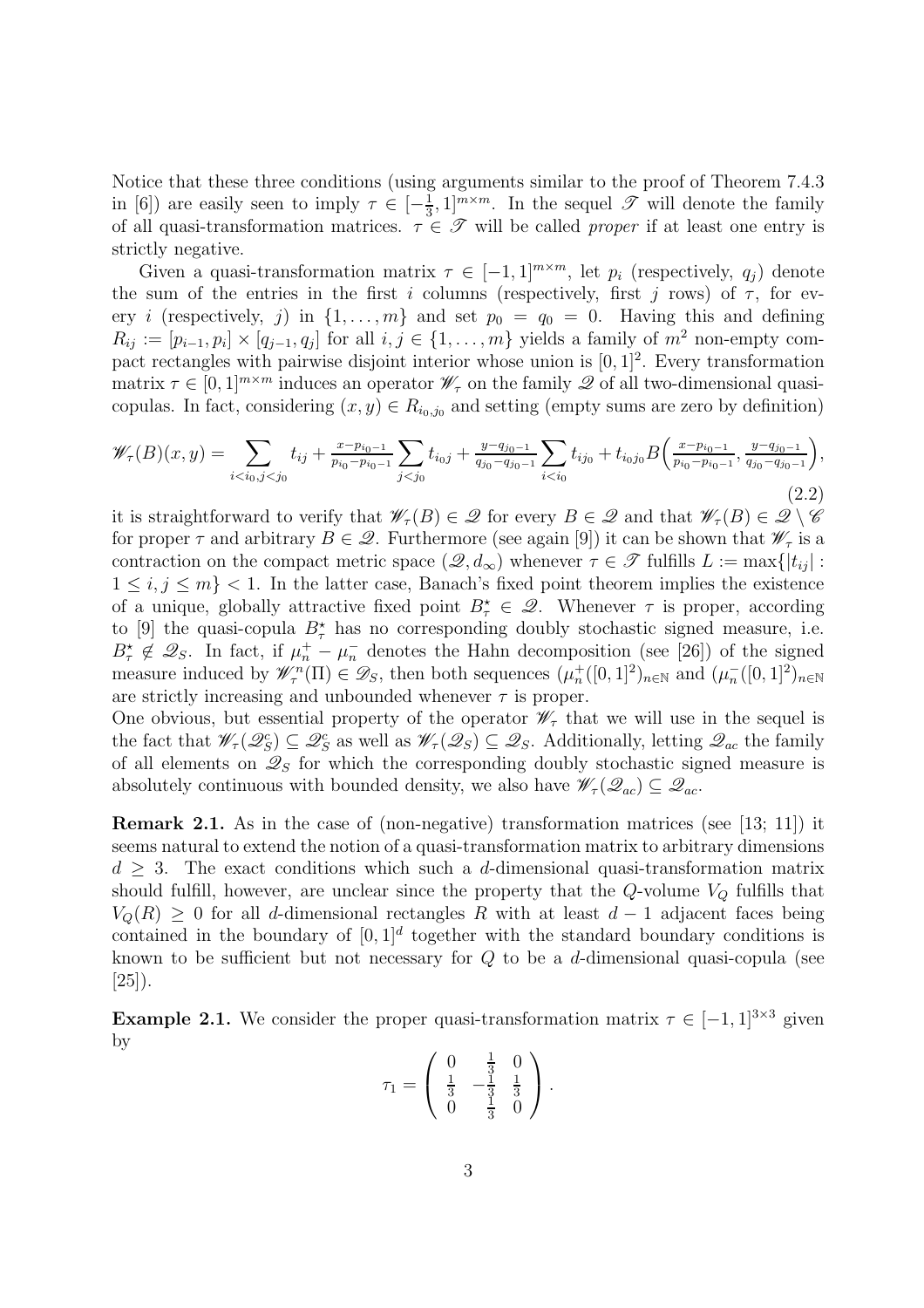

Figure 1: Density f of  $\mathcal{W}_{\tau_1}^n(\Pi)$ , with  $\tau_1$  according to Example 2.1 and  $n \in \{1, 2, 4, 6\}$ 

Figure 1 depicts the (signed) density  $f$  of the doubly stochastic signed measure corresponding to the proper quasi-copula  $\mathscr{W}_{\tau_1}^n(\Pi)$ , whereby  $n \in \{1, 2, 4, 6\}$ .

**Example 2.2.** We consider the proper quasi-transformation matrix  $\tau_2 \in [-1, 1]^{3 \times 3}$  given by

$$
\tau_2 = \frac{1}{18} \left( \begin{array}{rrr} 1 & 4 & 1 \\ 4 & -2 & 4 \\ 1 & 4 & 1 \end{array} \right).
$$

Figure 2 depicts the (signed) density f of the doubly stochastic signed measure corresponding to the proper quasi-copula  $\mathscr{W}_{\tau_2}^n(\Pi)$ , whereby this time  $n \in \{1, 2, 4, 5\}$ .

Based on the results mentioned before, none of the two proper quasi-copulas  $B_{\tau_1}^{\star}$  and  $B_{\tau_2}^{\star}$ with  $\tau_1, \tau_2$  as in Example 2.1 and Example 2.2 induces a doubly stochastic signed measure. There is, however, a fundamental difference between  $B_{\tau_1}^{\star}$  and  $B_{\tau_2}^{\star}$ : The latter does not allow an extension of the  $B_{\tau_2}^*$ -volume  $V_{B_{\tau_2}^*}$  to a signed measure on  $\mathscr{B}([0,1]^2) \cap B((x,y),r)$ for any choice of  $(x, y) \in [0, 1]^2$  and  $r > 0$ , whereby  $B((x, y), r)$  denotes the open ball of radius r around  $(x, y)$ . Letting  $\lambda_2$  denote the Lebesgue measure on [0, 1]<sup>2</sup>, the former, on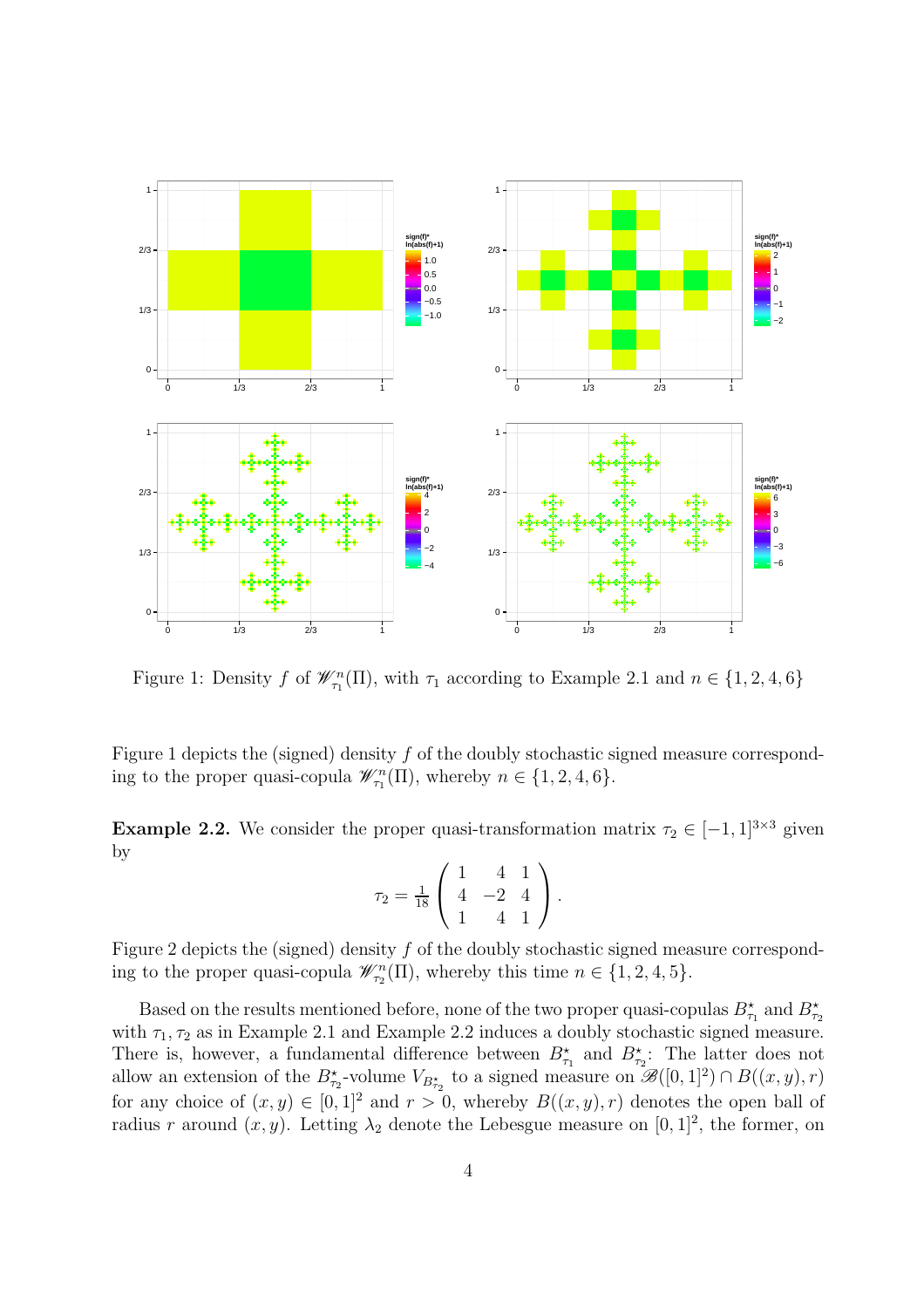

Figure 2: Density f of  $\mathcal{W}_{\tau_2}^n(\Pi)$ , with  $\tau_2$  according to Example 2.2 and  $n \in \{1, 2, 4, 6\}$ 

the contrary, allows to extend  $V_{B_{\tau_1}^*}$  locally at  $\lambda_2$ -almost every point to a signed measure, namely the trivial measure assigning each Borel set measure zero.

**Definition 2.1.** A quasi-copula Q is called *locally extendable* if there exists a point  $(x, y) \in$  $[0,1]^2$  and some  $r > 0$  such that  $V_Q$  can be extended to a signed measure on  $\mathscr{B}([0,1]^2) \cap$  $B((x, y), r)$ . In the sequel  $\mathscr{Q}_S^{loc}$  will denote the class of all locally extendable quasi-copulas.

We will see in the next section that (topologically speaking) typical quasi-copulas are not even locally extendable.

Suppose now that  $Q \in \mathcal{Q}$ , fix  $m \geq 1$  and set

$$
t_{ij}^Q := V_Q\left( \left[\frac{i-1}{2^m}, \frac{i}{2^m}\right] \times \left[\frac{j-1}{2^m}, \frac{j}{2^m}\right] \right) \tag{2.3}
$$

for all  $i, j \in \{1, ..., 2^m\}$ . Then  $\tau^Q := (t_{ij}^Q)_{i,j=1}^{2^m}$  is a  $2^m \times 2^m$  quasi-transformation matrix inducing the operator  $\mathscr{W}_m^Q := \mathscr{W}_{\tau^Q}$  on  $\mathscr{Q}$ .

**Definition 2.2.** Given quasi-copulas Q and B, the quasi-copula  $\mathscr{W}_m^Q(B)$  is called the Bcheckerboard (quasi-copula) of Q of order m. In case of  $B = \Pi$  we will refer to  $\mathscr{W}_m^Q(B)$ simply as *checkerboard* of Q of order m.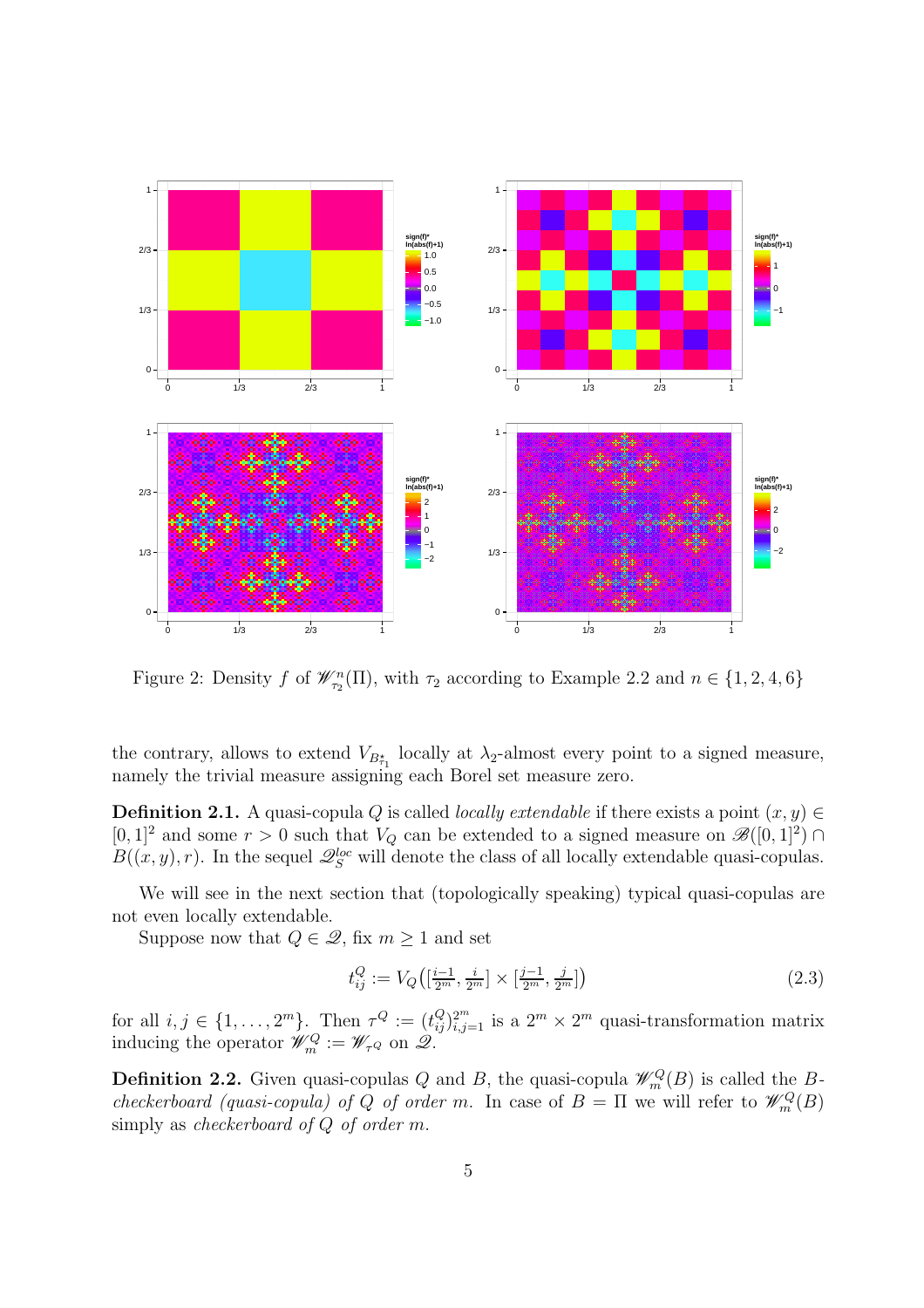**Example 2.3.** We consider checkerboards of  $A_{\delta}$  with  $A_{\delta}$  being the maximal quasi-copula (MQC, for short) with given diagonal  $\delta$  as studied in [22] and [29]. The MQC  $A_{\delta}$  is given by

$$
A_{\delta}(x, y) := \min \left\{ x, y, \max\{x, y\} - \max \left\{ t - \delta(t) : t \in \big[ \min\{x, y\}, \max\{x, y\} \big] \right\} \right\} \tag{2.4}
$$

for all  $x, y \in [0, 1]$ . According to [12]  $A_{\delta} \in \mathcal{Q}_S$  and the positive as well as the negative part of the Hahn decomposition of  $A_{\delta}$  are singular and concentrate their mass on the graphs of (at most) three functions. Choosing  $\delta$  as in the left part of Figure 3  $A_{\delta}$  has the form shown in Figure 4. The right part of Figure 3 depicts the (signed) density of the checkerboard  $\mathscr{W}^{A_{\delta}}_4(\Pi).$ 



Figure 3: Diagonal  $\delta$  (left) and density f (right) of  $\mathcal{W}^{A_{\delta}}_4(\Pi)$ , with  $A_{\delta}$  according eq. (2.4)

Considering that in case of  $m = 1$  we obviously have  $0 \leq t_{ij}^Q \leq \frac{1}{2}$  $\frac{1}{2}$  and that in case of  $m \geq 2$  Lipschitz continuity implies  $|t_{ij}^Q| \leq \frac{1}{2^m} < 1$  for every  $Q \in \mathscr{Q}$  and all  $i, j \in \{1, \ldots, m\}$ it follows that  $\mathscr{W}_m^Q$  is a contraction on  $(\mathscr{Q}, d_\infty)$ . More importantly, the checkerboard  $\mathscr{W}_m^Q(B)$ of B of order m converges to Q as  $m \to \infty$  for every choice of quasi-copula  $B \in \mathcal{Q}$ :

Theorem 2.1. Suppose that Q and B are quasi-copulas. Then we have

$$
\lim_{m \to \infty} d_{\infty}(\mathscr{W}_m^Q(B), Q) = 0. \tag{2.5}
$$

*Proof.* It follows directly from the construction of  $\mathcal{W}_m^Q(B)$  that  $\mathcal{W}_m^Q(B)(g_x, g_y) = Q(g_x, g_y)$ holds for every  $(g_x, g_y) \in \{0, \frac{1}{2^m}, \ldots, \frac{2^{m-1}}{2^m}, 1\}^2 =: G$ . Considering that for every  $(x, y) \in$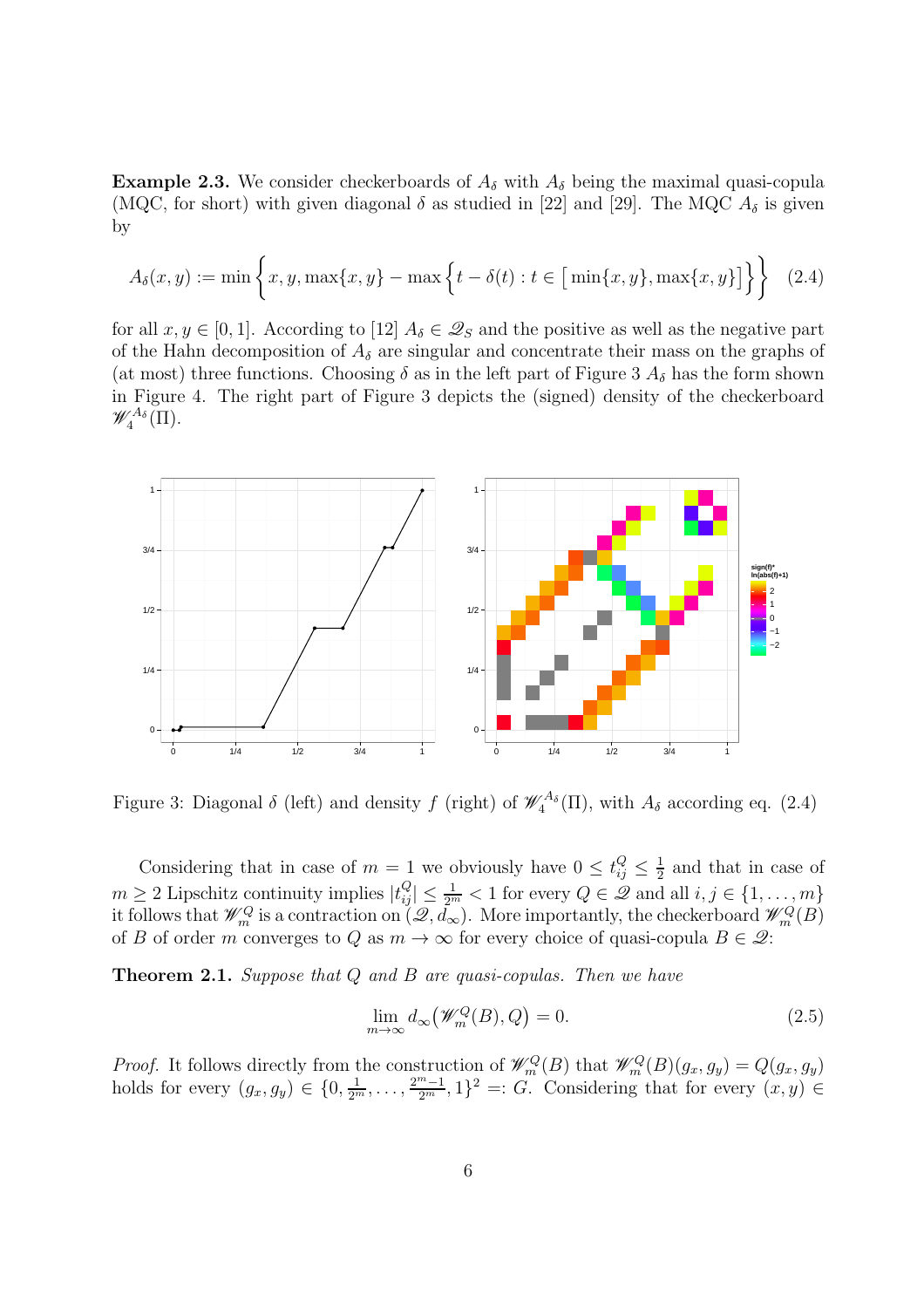

Figure 4: The (proper) quasi-copula  $A_{\delta}$  for  $\delta$  as in Figure 3.

 $[0,1]^2$  there exists a point  $(g_x, g_y) \in G$  with  $|x - g_x| + |y - g_y| \leq \frac{1}{2^m}$ , using Lipschitz continuity of quasi-copulas and the triangle inequality we get

$$
\begin{array}{rcl} |\mathscr{W}_m^Q(B)(x,y) - Q(x,y)| & \leq & |\mathscr{W}_m^Q(B)(x,y) - \mathscr{W}_m^Q(B)(g_x,g_y)| + |\mathscr{W}_m^Q(B)(g_x,g_y) - Q(g_x,g_y)| \\ & + |Q(g_x,g_y) - Q(x,y)| \leq \frac{2}{2^m} = \frac{1}{2^{m-1}}. \end{array}
$$

Since  $(x, y) \in [0, 1]^2$  was arbitrary this directly yields  $d_{\infty}(\mathscr{W}_m^Q(B), Q) \leq \frac{1}{2^{m-1}}$ , from which the result follows immediately.

Since  $\mathscr{W}_m^Q$  maps  $\mathscr{Q}_S^c$  into  $\mathscr{Q}_S$ ,  $\mathscr{Q}_S$  into  $\mathscr{Q}_s$ , and  $\mathscr{Q}_{ac}$  into  $\mathscr{Q}_{ac}$  for every  $m \in \mathbb{N}$ , Theorem 2.1 has the following direct consequence:

Corollary 2.1.  $\mathscr{Q}_S^c$ ,  $\mathscr{Q}_S$  and  $\mathscr{Q}_{ac}$  are dense in  $(\mathscr{Q}, d_{\infty})$ .

In the next section we will prove a much stronger result and show that  $\mathcal{Q}_S^c$  is even co-meager in  $(\mathscr{Q}, d_{\infty})$ .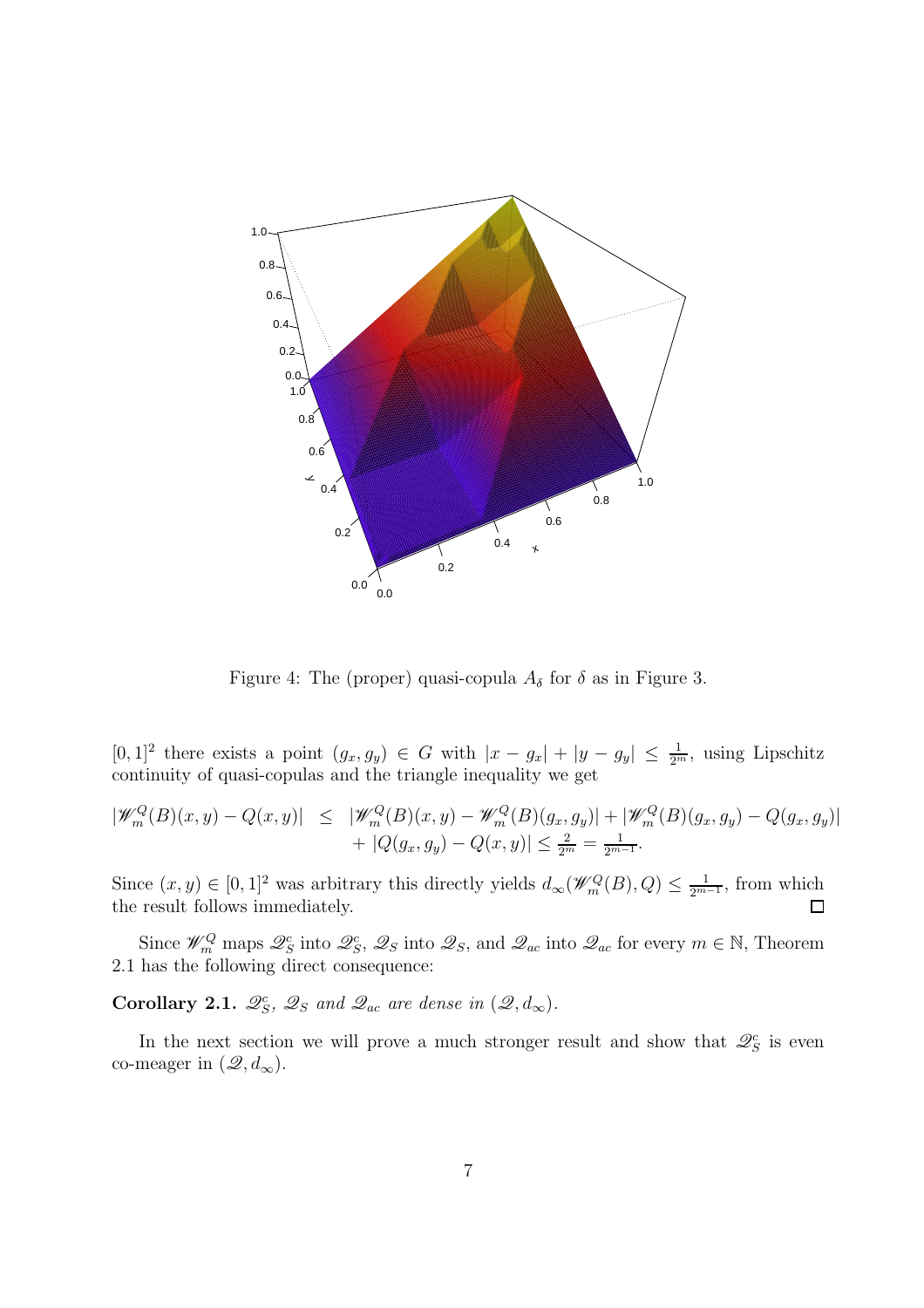### 3 Category results for some subsets of  $(\mathcal{Q}, d_{\infty})$

We recall that a subset N of a (complete) metric space  $(\Omega, d)$  is called *nowhere dense* if it is not dense in any open ball  $B(x, r)$  of radius  $r > 0$  (equivalently, if its closure has empty interior). A set  $A \subseteq \Omega$  is called *meager* or of *first category* in  $(\Omega, d)$  if it can be expressed as (or covered by) a countable union of nowhere dense sets. A is called of second category if it is not meager. Finally, A is called *co-meager* (or residual) if  $A^c = \Omega \setminus A$  is meager. Loosely speaking, we will also refer to the elements of a co-meager set as typical and to the elements of a meager set as atypical in  $\Omega$ .

A typical quasi-copula is proper - the following even stronger result holds:

#### **Theorem 3.1.** C is nowhere dense in  $(\mathscr{Q}, d_{\infty})$ .

*Proof.* For every  $C \in \mathscr{C}$  there exists a sequence  $(Q_n)_{n \in \mathbb{N}}$  of proper quasi-copulas that converges to C with respect to  $d_{\infty}$ . In fact, setting  $B_n := (1 - \frac{1}{n})$  $\frac{1}{n}$ ) $C + \frac{1}{n}Q_n$  with  $Q_n \in \mathscr{Q}_S$ being a proper quasi–copula for which the corresponding doubly stochastic signed measure  $\mu_{Q_n}$  fulfills  $\mu_{Q_n}(\bigcup_{m=1}^M R_m) < -2n$  for some rectangles  $R_1, \ldots, R_M \subseteq [0, 1]^2$  directly yields  $B_n \in \mathcal{Q} \setminus \mathcal{C}$ . Notice that such copulas  $Q_n$  can be constructed by considering  $\mathcal{W}^l_{\tau_1}(\Pi)$  for sufficiently large  $l \in \mathbb{N}$ . As immediate consequence (the closed set)  $\mathscr{C}$  cannot contain any nonempty open subset of  $(\mathscr{Q}, d_{\infty})$ .  $\Box$ 

The next theorem shows that typical quasi-copulas cannot be associated with doubly stochastic signed measures on  $\mathscr{B}([0,1]^2)$ :

**Theorem 3.2.**  $\mathscr{Q}_S$  is of first category in  $(\mathscr{Q}, d_{\infty})$ , i.e.  $\mathscr{Q}_S^c$  is co-meager in  $(\mathscr{Q}, d_{\infty})$ .

*Proof.* For every  $M \in \mathbb{N}$  consider the set  $\mathcal{Q}_S^M$  of all quasi-copulas  $Q \in \mathcal{Q}_S$  fulfilling that for every  $k \in \mathbb{N}$  and every finite collection  $(R_i)_{i=1}^{\tilde{k}}$  of compact rectangles with pairwise disjoint interior

$$
\sum_{i=1}^{k} \mu_Q(R_i) \in [-M+1, M] \tag{3.1}
$$

holds. Considering  $\mu_Q(R_i) = V_Q(R_i)$  it follows immediately that for every sequence  $(Q_n)_{\in \mathbb{N}}$ in  $\mathcal{Q}_S^M$  converging uniformly to some  $Q \in \mathcal{Q}$  we have  $Q \in \mathcal{Q}_S^M$ , i.e.  $\mathcal{Q}_S^M$  is closed. Using denseness of  $\mathscr{Q}_S^c$  in  $(\mathscr{Q}_S, d_\infty)$  (Corollary 2.1) shows that  $\mathscr{Q}_S^M$  is nowhere dense so  $\bigcup_{M=1}^{\infty} \mathscr{Q}_{S}^{M}$  is of first category in  $(\mathscr{Q}, d_{\infty})$ . Finally, since for every  $Q \in \mathscr{Q}_{S}$  the corresponding doubly stochastic signed measure  $\mu_Q$  is finite (in fact we must have  $\mu([0,1]^2) = 1$ ) we get  $\mathscr{Q}_S \subseteq \bigcup_{M=1}^{\infty} \mathscr{Q}_S^M$ , implying that  $\mathscr{Q}_S$  is of first category too.  $\Box$ 

We now concentrate on the class  $\mathcal{Q}_S^{loc}$  which is strictly greater than  $\mathcal{Q}_S$ . Nevertheless even  $\mathcal{Q}_S^{loc}$  is topologically very small, implying that (topologically speaking) typical quasicopulas do not even locally induce signed measures and underlining the fact that there is only a very weak connection between quasi-copulas and doubly stochastic signed measures.

**Theorem 3.3.**  $\mathscr{Q}_S^{loc}$  is of first category in  $(\mathscr{Q}, d_\infty)$ , i.e.  $\mathscr{Q} \setminus \mathscr{Q}_S^{loc}$  is co-meager in  $(\mathscr{Q}, d_\infty)$ .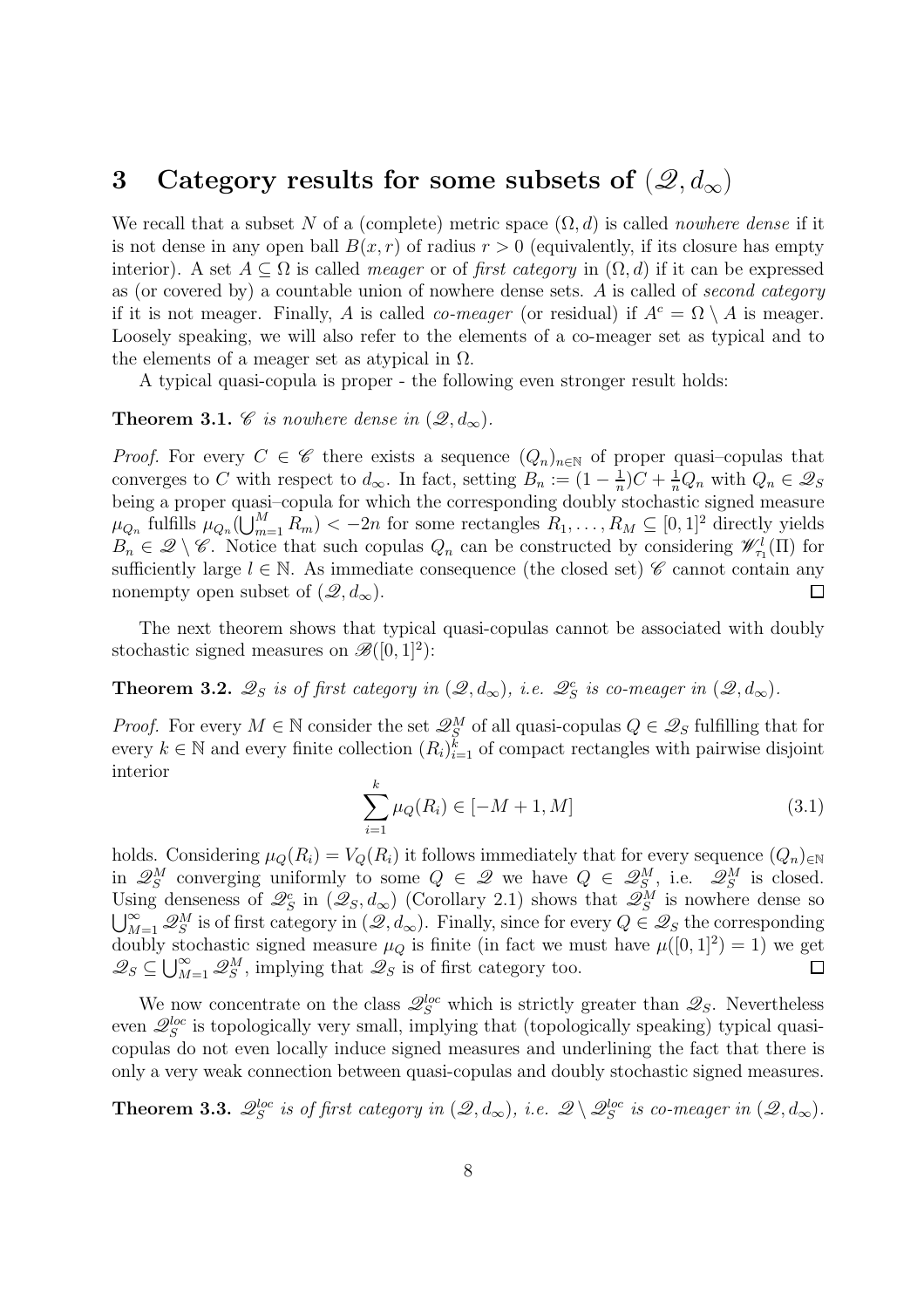*Proof.* First, we introduce some notations. For every  $m \in \mathbb{N}$  and  $i, j \in \{1, ..., 2^m\}$  define the square  $S_{ij}^m$  by  $S_{ij}^m = \left[\frac{i-1}{2^m}, \frac{i}{2^m}\right] \times \left[\frac{j-1}{2^m}, \frac{j}{2^m}\right]$ . Furthermore, for every  $M \in \mathbb{N}$  let  $\mathscr{Q}_{S_{ij}^m}^M$ denote the family of all quasi-copulas Q fulfilling that, for every  $L \in \mathbb{N}$  and every finite collection  $(R_l)_{l=1}^L$  of compact rectangles with pairwise disjoint interior and  $\bigcup_{l=1}^L R_l \subseteq S_{ij}^m$ , the property

$$
\sum_{l=1}^{L} V_Q(R_l) \in [-M+1, M] \tag{3.2}
$$

 $\Box$ 

holds. It is straightforward to verify that  $\mathscr{Q}_{S_{ij}^m}^M$  is closed. Suppose now that  $Q \in \mathscr{Q}_{S_{ij}^m}^M$  for some  $m, M \in \mathbb{N}$  and  $i, j \in \{1, ..., 2^m\}$ , let  $\varepsilon > 0$ . We distinguish the following two cases: (i) If  $V_Q(S_{ij}^m) \neq 0$ , then, letting B denote an arbitrary element in  $\mathcal{Q}_S^c$ , we can choose a sufficiently large  $k \in \mathbb{N}$  so that  $d_{\infty}(\mathscr{W}_k^Q)$  $\chi_k^Q(B), Q) < \varepsilon$  holds.

(ii) If  $V_Q(S_{ij}^m) = 0$ , then we set  $Q_n := (1 - \frac{1}{n})$  $\frac{1}{n}$ ) $Q + \frac{1}{n}\Pi$  for every  $n \in \mathbb{N}$ . Choose  $n_0 \in \mathbb{N}$  so that  $d_{\infty}(Q_{n_0}, Q) < \frac{\varepsilon}{2}$  $\frac{\varepsilon}{2}$  and a sufficiently large  $k \in \mathbb{N}$  so that  $d_{\infty}(\mathscr{W}_k^{Q_{n_0}})$  $\chi_k^{Q_{n_0}}(B),Q_{n_0})<\frac{\varepsilon}{2}$  $rac{\varepsilon}{2}$  holds. The triangle inequality implies  $d_{\infty}(\mathscr{W}_k^{Q_{n_0}})$  $\zeta_k^{\mathcal{Q}_{n_0}}(B),Q)<\varepsilon.$ 

Thus, in both situations there are quasi-copulas not contained in  $\mathscr{Q}_{S_{ij}}^M$  having distance less than  $\varepsilon$  to Q. Since  $Q \in \mathscr{Q}_{S_{ij}^m}^M$  and  $\varepsilon > 0$  were arbitrary, it follows that  $\mathscr{Q}_{S_{ij}^m}^M$  cannot contain any open ball with positive radius, i.e.  $\mathscr{Q}_{S_{ij}^m}^M$  is nowhere dense. If  $V_Q$  is locally extendable, then it is extendable to a signed measure  $\mu$  on some square  $S_{ij}^m$ . Considering  $V_Q(S_{ij}^m) \in \left[ -\frac{1}{3} \right]$  $\frac{1}{3}$ , 1], the signed measure  $\mu$  has to be finite and we get

$$
\mathscr{Q}_S^{loc} \subseteq \bigcup_{M=1}^{\infty} \bigcup_{m=1}^{\infty} \bigcup_{i,j=1}^{2^m} \mathscr{Q}_{S_{ij}^m}^M,
$$

so  $\mathscr{Q}_S^{loc}$  is of first category.

# 4 Conclusions

Inspired by an open problem related to the study of Baire category for copulas [2], we study the category of special subsets of quasi–copulas. Interestingly, the class of quasi– copulas that are (locally) associated with a doubly stochastic signed measure is a set of first category in the class of all quasi–copulas. In other words, a typical copula cannot be associated (even locally) with a signed measure. The results are proved by using a special approximation of quasi–copulas, a tool of general interest in copula theory. Although the results are formulated in the two–dimensional case, they can be extended to higher dimensions.

## Acknowledgements

The authory gratefully acknowledge the support of the grant MTM2014-60594-P (partially supported by FEDER) from the Spanish Ministry of Economy and Competitiveness.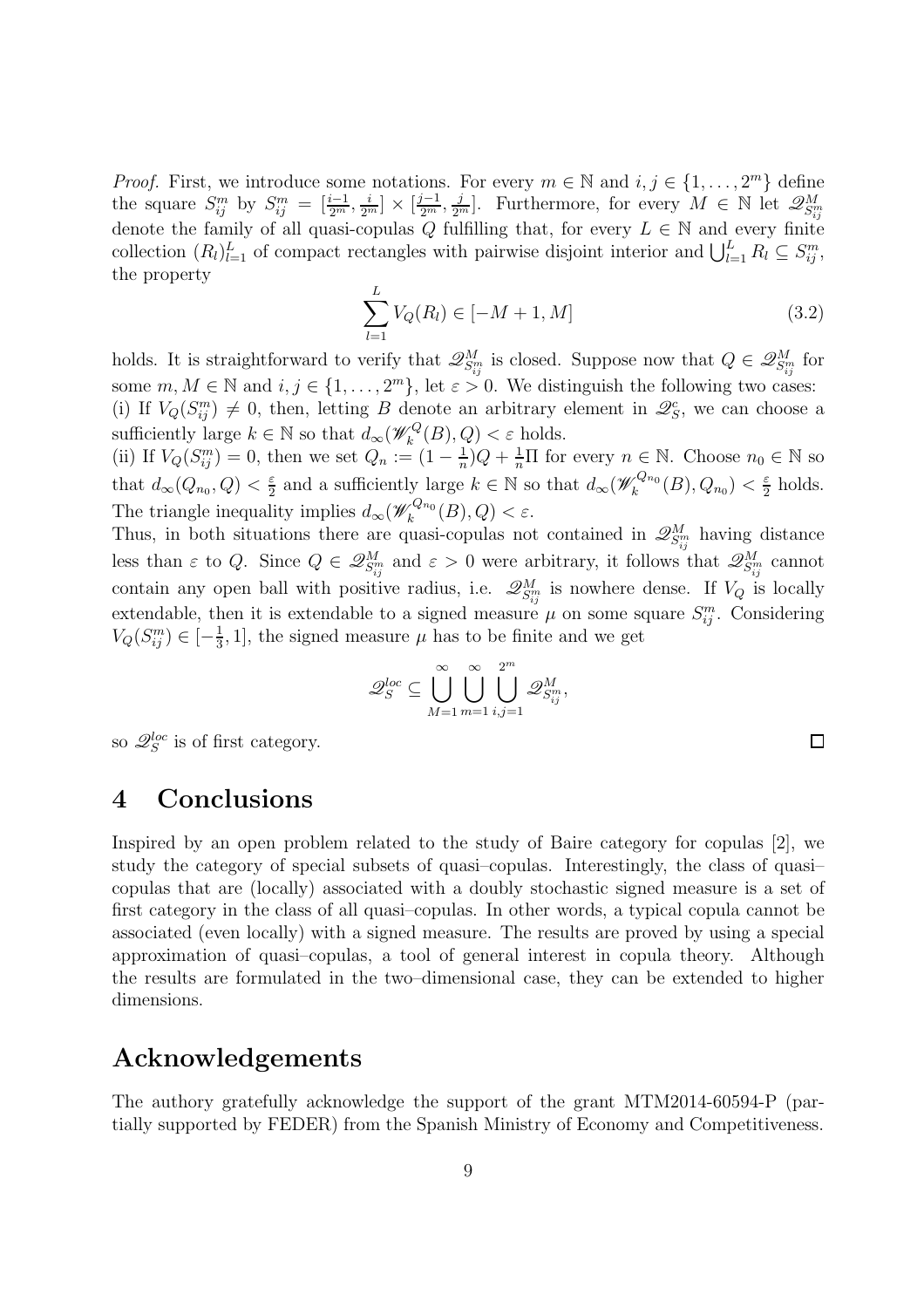# References

- [1] C. Alsina, R. B. Nelsen, and B. Schweizer (1993). On the characterization of a class of binary operations on distribution functions. Statist. Probab. Lett. 17(2), 85–89.
- [2] C. Alsina, M. J. Frank, and B. Schweizer (2003). Problems on associative functions. Aequationes Math. 66(1-2), 128–140.
- [3] C. Alsina, M. J. Frank, and B. Schweizer (2006). Associative functions. Triangular norms and copulas. World Scientific Publishing Co. Pte. Ltd., Hackensack, NJ.
- [4] C. Bernard, Y. Liu, N. MacGillivray, and J. Zhang (2013). Bounds on capital requirements for bivariate risk with given marginals and partial information on the dependence. Dependence Modeling 1, 37–53.
- [5] I. Cuculescu and R. Theodorescu (2001). Copulas: diagonals, tracks. Rev. Roumaine Math. Pures Appl. 46(6), 731–742.
- [6] F. Durante and C. Sempi (2015). Principles of Copula Theory. CRC/Chapman & Hall, Boca Raton, FL.
- [7] F. Durante, J. Fernández-Sánchez, and W. Trutschnig (2015). A typical copula is singular. J. Math. Anal. Appl. 430, 517–527.
- [8] F. Durante, J. Fernández-Sánchez, and W. Trutschnig (2016). Baire category results for exchangeable copulas. Fuzzy Set Syst. 284, 146–151.
- [9] J. Fernández-Sánchez, J. A. Rodríguez-Lallena, and M. Úbeda-Flores (2011). Bivariate quasi-copulas and doubly stochastic signed measures. Fuzzy Set Syst. 168(1), 81–88.
- [10] J. Fernández-Sánchez, and M. Ubeda-Flores  $(2014)$ . A note on quasi-copulas and signed measures. Fuzzy Set Syst. 234(1), 109–112.
- [11] J. Fernández-Sánchez and W. Trutschnig (2015). Conditioning based metrics on the space of multivariate copulas and their interrelation with uniform and levelwise convergence and Iterated Function Systems. J. Theoret. Probab. 28 (4), 1311–1336.
- [12] J. Fernández-Sánchez and W. Trutschnig (2016). Some members of the class of (quasi-) copulas with given diagonal from the Markov kernel perspective. Commun. Stat. Theor. Meth. 45(5), 1508–1526.
- [13] G.A. Fredricks, R.B. Nelsen and J.A. Rodríguez-Lallena (2005). Copulas with fractal supports. Insur. Math. Econ. 37, 42–48.
- [14] C. Genest, J. J. Quesada-Molina, J. A. Rodríguez-Lallena, and C. Sempi (1999). A characterization of quasi-copulas. J. Multivariate Anal. 69(2), 193–205.
- [15] M. Grabisch, J.-L. Marichal, R. Mesiar, and E. Pap (2009). Aggregation functions. Encyclopedia of Mathematics and its Applications (No. 127). Cambridge University Press, New York.
- [16] S. Greco, R. Mesiar, and F. Rindone (2016). Generalized bipolar product and sum. Fuzzy Optim. Decis. Mak. 15, 21–31.
- [17] P. H´ajek and R. Mesiar (2008). On copulas, quasicopulas and fuzzy logic. Soft Comput. 12, 123–1243.
- [18] P. R. Halmos (1974). *Measure theory*. Springer-Verlag.